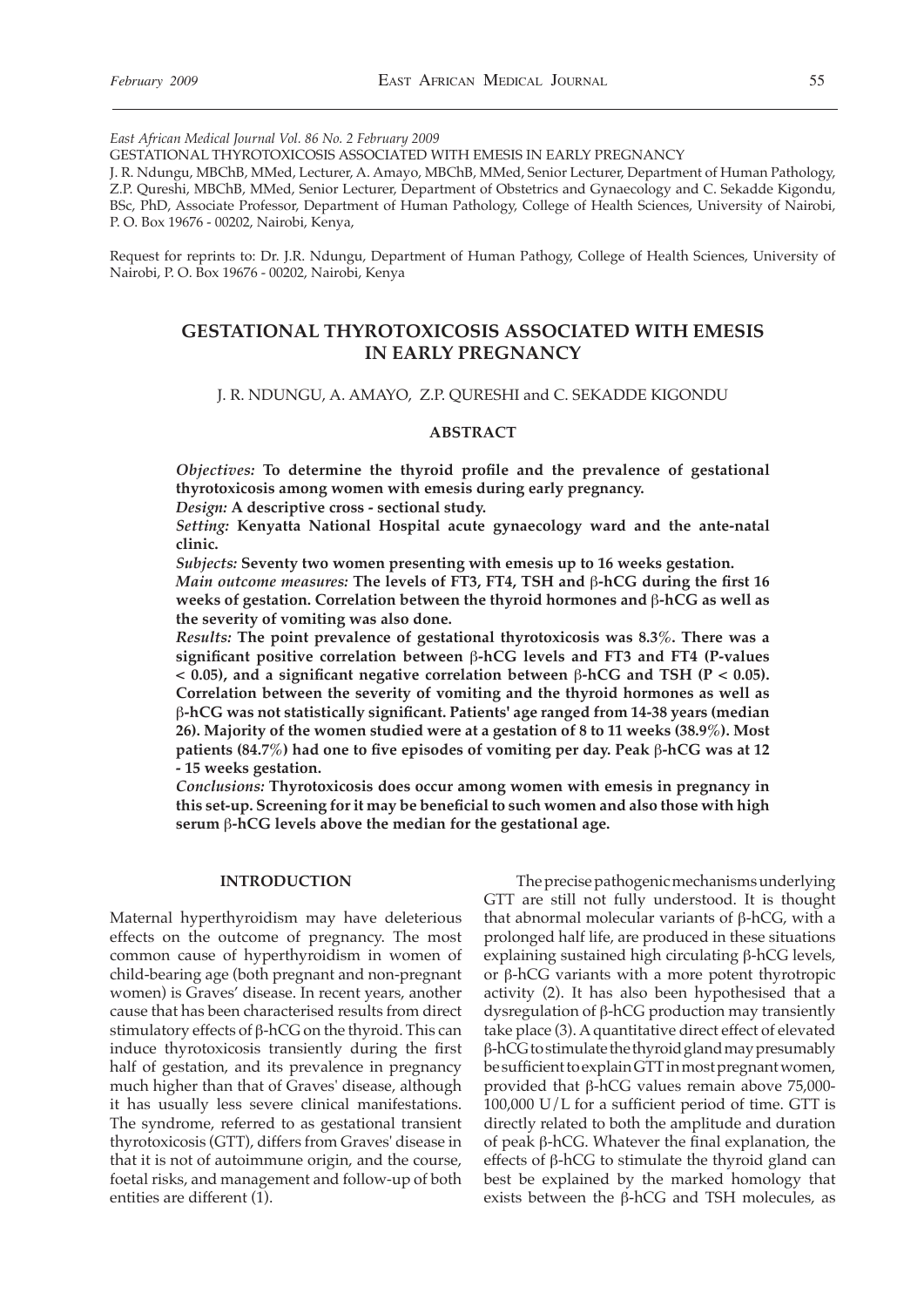well as between the LH/β-hCG and TSH receptors (4,5). Thus, GTT can be considered an example of an endocrine "spillover "syndrome, a concept based on the molecular mimicry between hormone ligands and their receptors (5-7).

 An unresolved question is whether the thyroid gland is the passive bystander (or the victim) of abnormal thyrotropic activity of β-hCG in GTT, or whether the gland itself, through variable degrees of sensitivity of the TSH receptor, may play an active role in its responsiveness to the action of β-hCG. So far, only one example has been reported with a substantially increased sensitivity of the TSH receptor to the stimulatory effect of β-hCG, due to a single mutation in the extracellular domain of the TSH receptor (KI83R) (8). The mutant TSH receptor was more sensitive than the wild-type receptor to  $β$ -hCG, thus accounting for recurrent thyrotoxicosis during pregnancy in the presence of normal β-hCG levels. This finding raises the possibility that some women who develop GTT may have an abnormality at the level of the thyroid follicular cell.

 GTT is often associated with nausea (morning sickness), increased vomiting and hyperemesis gravidarum, a severe condition requiring hospitalisation and drastic treatment (9). Studies have established the correlation between severity of emesis and abnormalities of thyroid function.

## **MATERIALS AND METHODS**

This was a prospective study conducted at Kenyatta National Hospital, Nairobi. Serum samples were obtained from 72 women presenting with emesis up to 16 weeks gestation. Permission was obtained from the KNH ethical committee and informed written consent was obtained from the participants. Patients who were known to have thyroid disorders before pregnancy and those with features of other underlying diseases were excluded.

 Serum TSH, FT3, FT4 and β-hCG were estimated by immunoassay on an Abbott IMX machine. Samples were run in batches and three levels of controls (low, medium and high) were included in each run to validate the results. Validated manufacturer recommended reference values for T5H, FT3, FT4 and β-hCG were used to interpret the hormone values. Gestational thyrotoxicosis was defined as elevated FT4 and FT3 with lowTSH.

 Data analysis was performed using SPSS (version 12.0). Logarithmic transformation was performed for β-hCG as it did not conform to a gaussian distribution. Correlations between continuous variables were assessed using Pearsons correlation coefficients. A P-value of < 0.05 was considered statistically significant.

#### **RESULTS**

A total of 72 women with emesis during early pregnancy were studied. Their ages ranged from fourteen to thirty eight years with an average of twenty five years. The majority of the women were in the age group 24 - 28 years. Parity ranged from  $0+0$  to  $4+4$ .

 Most of the patients (84.7%) had moderate vomiting (one to five episodes of vomiting per day). The thyroid hormone levels were classified into low, normal or high based on the reference values. Normal thyroid profile values were found in most patients. There were six patients with elevated FT3 and /or FT4 levels with low TSH giving a point prevalence of gestational thyrotoxicosis of 8.3% in this study. Five (6.9%) patients had high FT3 levels alone. Four (5.6%) of those with high FT3 levels also had high FT4 levels with two patients having either high FT3 levels or high FT4 levels. All those with high FT3 and /or high FT4 levels had low TSH levels. The two patients with low FT4 had normal TSH levels while one patient with a high TSH levels had a normal FT4/FT3 levels. One patient with low FT3 had accompanying low TSH while the other patient with low FT3 had normal TSH level. Nineteen patients (26.4%) had low TSH levels (Table 1).

 The β-hCG level among the 72 study subjects ranged from 1,664 miu/ml to 286,628 miu/ml with a mean of 121,740 miu/ml. The peak  $\beta$ -hCG was at 12 - 15 weeks gestation (mean 283,136 miu/ml) followed by a decline.

**Table 1** *Thyroid hormone levels in patients with emesis during pregnancy (n=72)* 

| Hormone level   | No.            | $(\%)$ |
|-----------------|----------------|--------|
| FT3 $(pg/dl)$   |                |        |
| Low             | $\overline{2}$ | 2.8    |
| Normal          | 65             | 90.3   |
| High            | 5              | 6.9    |
| FT4 $(pg/dl)$   |                |        |
| Low             | 2              | 2.8    |
| Normal          | 65             | 90.3   |
| High            | 5              | 6.9    |
| TSH $(iuiu/ml)$ |                |        |
| Low             | 19             | 26.4   |
| Normal          | 52             | 72.2   |
| High            | 1              | 1.4    |

All those with high FT3 and/or FT4 levels had β-hCG levels above the mean value for the study subjects and also above the reference ranges for the gestation (Table 2).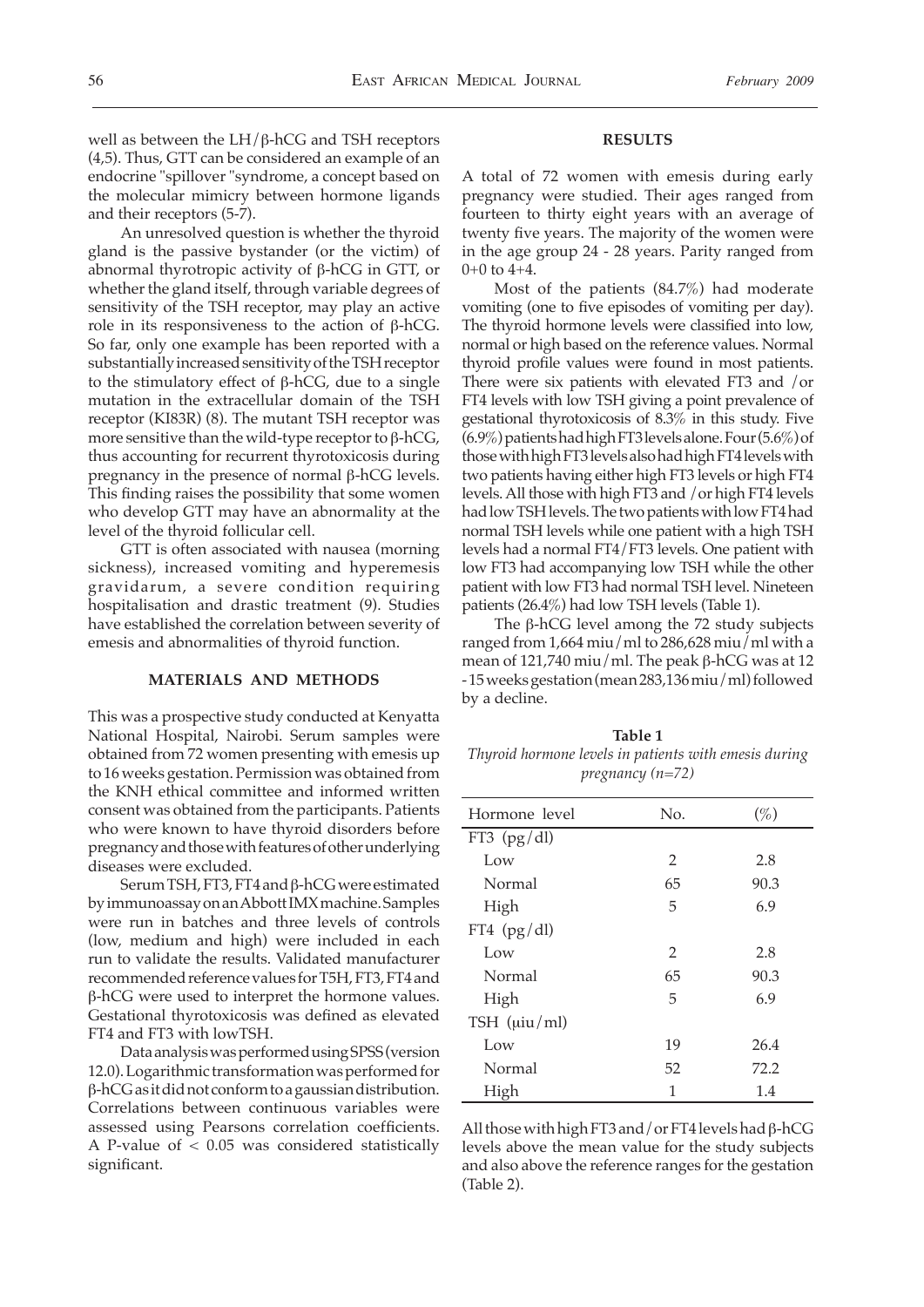| 1001C<br>TSH, ß-HCG and the gestation of the subjects with gestational thyrotoxicosis |                             |                                    |                                         |                      |  |  |
|---------------------------------------------------------------------------------------|-----------------------------|------------------------------------|-----------------------------------------|----------------------|--|--|
| FT3(pg/ml)<br>$1.68 - 3.54$                                                           | FT4(ng/dl)<br>$0.71 - 1.85$ | $TSH(\mu i\mu/ml)$<br>$0.47 - 5.0$ | $\beta$ -HCG (miu/ml)<br>11,500-137,000 | Gestation<br>(Weeks) |  |  |
| 27.24                                                                                 | 6.0                         | 0.01                               | 268,188                                 | 10                   |  |  |
| 3.74                                                                                  | 1.77                        | 0.13                               | 274,808                                 | 8                    |  |  |
| 0.88                                                                                  | 3.31                        | 0.05                               | 221,172                                 | 11                   |  |  |
| 22.06                                                                                 | 5.90                        | 0.00                               | 174,400                                 | 13                   |  |  |
| 8.55                                                                                  | 2.74                        | 0.11                               | 279,600                                 | 16                   |  |  |
| 4.66                                                                                  | 2.35                        | 0.16                               | 142,560                                 | 9                    |  |  |

**Table 2**

 There was a significant positive correlation between β-hCG levels and FT4 levels with a P-value of 0.025. Those with high FT4 had corresponding higher levels of β-hCG compared to those with either low or normal FT4.

 There was a significant positive correlation between β-hCG levels and FT3 levels with a P -value of 0.023.

**Figure 1** *Correlation between the* β*-HCG levels and the TSH levels in patients with emesis*



There was a significant negative correlation between β-hCG and the TSH levels (P-value < 0.05) (Figure 1). The correlation between the severity of vomiting and the levels of FT3, FT4, TSH and β-hCG was not significant (p-value> 0.05).

### **DISCUSSION**

The prevalence of gestational thyrotoxicosis in this study was found to be 8.3 %. Gestational thyrotoxicosis was defined as the presence of an elevated FT4 or FT3 or both with a corresponding depressed level of TSH in a patient with emesis during pregnancy. This prevalence of gestational thyrotoxicosis in this study corresponds with other studies done in other regions of the world where the prevalence of gestational thyrotoxicosis was found to vary from 0.3% in Japan to 11% in Hong Kong (6).

 There were discordances between TSH and the free thyroid hormones in this study the most common being low TSH with normal FT3 and FT4 which was found in fourteen (19.4%) patients. The possible explanations to this are sub-clinical thyrotoxicosis or resolving thyrotoxicosis. Subclinical thyrotoxicosis is defined as a low serum thyrotrophin (TSH) concentration in a patient with normal serum free thyroxine (FT4) and free triiodothyronine (FT3) concentrations. The secretion of TSH may be suppressed even in the presence of normal serum thyroid hormone levels. This reflects the highly sensitive response that the pituitary gland mounts to minor changes in serum FT4 and FT3 concentrations  $(10)$ .

 Studies have revealed that, in some cases the serum TSH may remain partially suppressed for several weeks after the FT 4 and FT3 have reverted to normal in patients who had gestational thyrotoxicosis previously (3, 11, 12). Other studies showed that the serum TSH might be transiently suppressed in 10- 20% of euthyroid women at the time of peak β-hCG levels (11).

 Three patients had either low FT3 or FT4 levels with normal TSH values. These could possibly be cases of euthyroid sick syndrome where systemic non thyroidal diseases e.g. severe vomiting during pregnancy, infections or even toxaemia during pregnancy affect the free thyroid hormones. In this study all the patients had emesis some of them severe emesis (15.3%) and this could have had effects on the thyroid hormones. Euthyroid sick syndrome can be described as abnormal findings on thyroid function tests that occur in the setting of a non thyroidal illness without pre-existing hypothalamic-pituitary and thyroid gland dysfunction. After recovery from non thyroidal illness, these thyroid function test result abnormalities should be completely reversible.